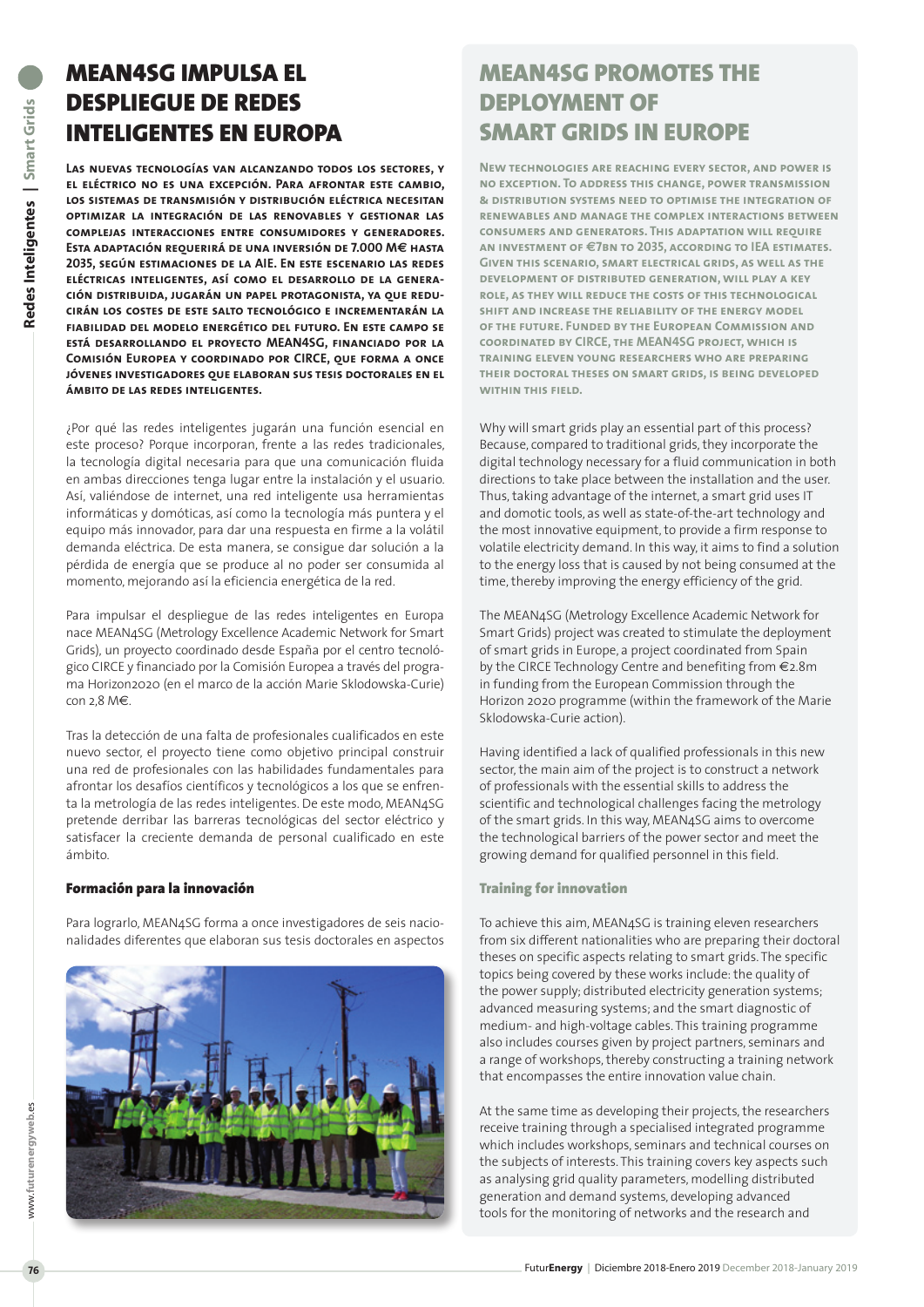concretos relativos a las redes inteligentes. Entre las temáticas específicas de estos trabajos se encuentran la calidad del suministro eléctrico, los sistemas de generación eléctrica distribuida, los sistemas avanzados de medición y el diagnóstico inteligente de cables de media y alta tensión. En este plan de formación se incluyen también cursos impartidos por los socios de proyecto, seminarios y diversos talleres, construyendo así una red de capacitación que abarca toda la cadena de valor de la innovación.

A la vez que desarrollan sus proyectos, los investigadores reciben formación mediante un programa integrado especializado, incluyendo workshops, seminarios y cursos técnicos sobre las materias objeto de interés. En él se tratan aspectos tan relevantes como el análisis de

los parámetros de la calidad de la red, el modelado de la generación distribuida y los sistemas de demanda, el desarrollo de herramientas avanzadas para la monitorización de redes y la investigación y el desarrollo de herramientas relacionadas con el aislamiento de los cables conductores en redes inteligentes.

El trabajo que los investigadores están realizando en el marco de MEAN4SG es supervisado por el consorcio internacional que lidera CIRCE. El equipo, compuesto por empresas, universidades y centros tecnológicos, lo completa TU/e (Países Bajos), LNE (Francia), ENEL (Italia), Strathclyde (Reino Unido), Ormazabal (España), Fundación para el Fomento de la Innovación Industrial (España) y Haefely (Suiza). Además, la red MEAN4SG cuenta con el apoyo científico de la Universidad de Dresden (Alemania), VSL/Alliander (Países Bajos), EDF/UTBM (Francia), METAS (Suiza), UNICA (Italia), MIRUBEE (España), UNIGE (Italia), NPL (Reino Unido), y UFD (España), entre otros.

De forma concreta, CIRCE proporciona, dentro del proyecto, su experiencia en el sector de las redes inteligentes y en la gestión de proyectos internacionales de investigación y de formación. Asimismo, pone a disposición de los investigadores sus infraestructuras y sus equipos más avanzados de medición para realizar el ensayo de curva de potencia en aerogeneradores.

### Investigación puntera desde España

Además, dos de las once tesis participantes en el proyecto MEAN4SG se están llevando a cabo en CIRCE. La primera de ellas se centra en dos de los nuevos fenómenos de calidad de red en el ámbito de la red inteligente: *flicker* asociado a variaciones rápidas de tensión (RVCs) y la existencia de supra-armónicos. Con respecto a la investigación en RVCs, se está profundizando en entender la correlación entre los RVCs y el fenómeno *flicker* a través del análisis de medidas experimentales en motores e instalaciones reales. Esto está permitiendo indagar en la definición de nuevas métricas de evaluación del *flicker* a partir del perfil observado en las variaciones rápidas de tensión.

En referencia al segundo concepto, está claro que las redes eléctricas están experimentando un fuerte cambio de paradigma desde una estructura tradicional hacia lo que se define como red inteligente. Aunque todavía estemos lejos de tener un 100% de redes inteligentes, ya se están observando cambios importantes. Entre ellos, un constante incremento de equipos de electrónica de potencia en la red, con frecuencias de conmutación de decenas de miles de Hz. Esto conlleva un aumento de emisiones en el rango de frecuencia de 2 kHz a 150 kHz.

Al contrario de las emisiones por debajo de 2 kHz, fenómeno ampliamente conocido y bien regulado, este nuevo rango de frecuencia carece de un marco comúnmente aceptado desde el punto de



development of tools relating to the insulation of conductive cables in smart grids.

The work being carried out by the researchers within the framework of MEAN4SG is supervised by the international consortium headed up by CIRCE. The team, made up of by companies, universities and technology centres, comprises TU/e (the Netherlands), LNE (France), ENEL (Italy), Strathclyde (UK), Ornazabal (Spain), the Foundation for the Promotion of Industrial Innovation (Spain) and Haefely (Switzerland). In addition, the MEAN4SG grid benefits from the scientific support of the following entities, including among others: University of Dresden (Germany), VSL/Alliander (the Netherlands), EDF/UTBM (France), METAS (Switzerland), UNICA (Italy), MIRUBEE (Spain), UNIGE (Italy), NPL (the UK) and UFD (Spain).

Specifically for this project, CIRCE provides its experience in the smart grids sector and in the management of international research and training projects. Similarly, it gives the researchers access to its infrastructures and most advanced measurement equipment to undertake the power curve test in wind turbines.

### Cutting edge research from Spain

In addition, two of the eleven theses participating in the MEAN4SG project are being carried out at CIRCE. The first of them focuses on two of the new phenomena of grid quality in the field of the smart grid: flicker associated with rapid voltage changes (RVCs) and the existence of supraharmonics. The research work into RVCs examines the correlation between RVCs and the flicker phenomenon through the analysis of experimental measurements on actual motors and installations. This is enabling the definition of new evaluation metrics of flicker based on the profile observed in the RVCs.

As regards the second concept, power grids are clearly undergoing a severe change in paradigm from a traditional structure towards one that is defined as a smart grid. Although we are still a long way from achieving 100% smart grids, important changes are already being seen. These include a constant increase in power electronics equipment in the grid, with frequency switching of tens of thousands of Hz. This involves an increase in emissions in the frequency range of 2 kHz to 150 kHz.

Unlike emissions under 2 kHz, a widely known and wellregulated phenomenon, this new frequency range lacks a commonly accepted framework from the point of view international standardisation. This means that its regulation